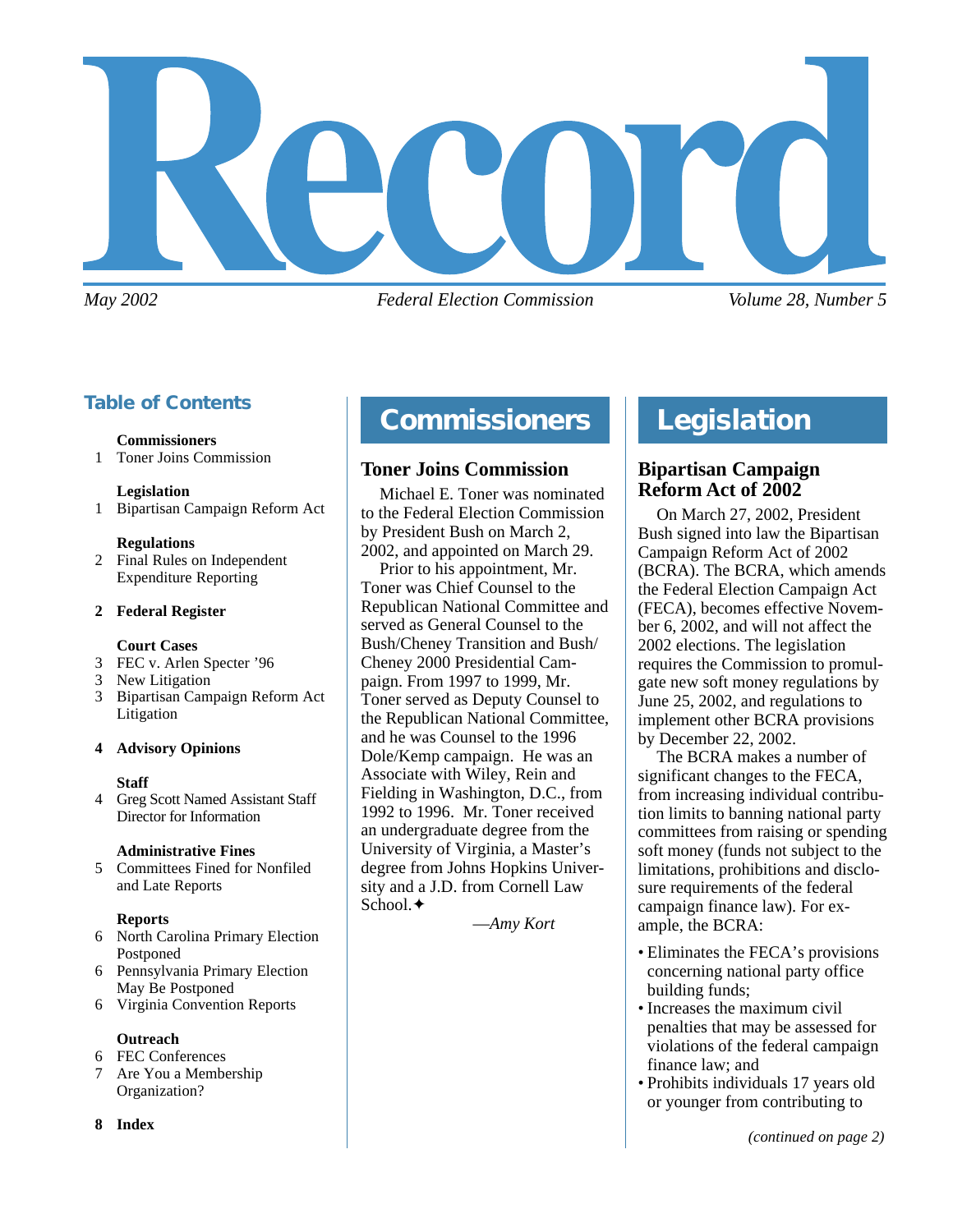# **Information**

*(continued from page 1)*

federal candidates and party committees.

Senator Mitch McConnell, the National Rifle Association and others have filed lawsuits challenging the constitutionality of certain provisions of the BCRA. See related article on page 3.✦

—*Amy Kort*

# **Regulations**

### **Final Rules on Independent Expenditure Reporting**

Based on a statutory change, the Commission has revised its regulations regarding the reporting of independent expenditures. The final rules and Explanation and Justification appeared March 20, 2002, in the [Federal Register](http://www.fec.gov/register.htm) (67 *FR* 12834). The new regulations will take effect following the 30 legislative day Congressional review period, and

#### **Federal Election Commission 999 E Street, NW Washington, DC 20463**

800/424-9530 202/694-1100 202/501-3413 (FEC Faxline) 202/219-3336 (TDD for the hearing impaired)

**David M. Mason**, Chairman **Karl J. Sandstrom**, Vice Chairman **Danny L. McDonald**, Commissioner **Bradley A. Smith**, Commissioner **Scott E. Thomas**, Commissioner **Michael E. Toner**, Commissioner

**James A. Pehrkon**, Staff Director **Lawrence H. Norton**, General Counsel

Published by the Information Division **Greg J. Scott**, Assistant Staff **Director Amy Kort**, Editor

<http://www.fec.gov>

the Commission will announce the effective date in the *Federal Register*.

### **Independent Expenditure Reporting**

The Federal Election Campaign Act (the Act) requires political committees and other persons making independent expenditures to file reports or statements if their independent expenditures exceed \$250. If an independent expenditure exceeds \$1,000 and is made less than 20 days but more than 24 hours before an election, an additional statement (a 24-hour notice) must be filed.

*Filing Deadlines*. In the past, 24 hour notices were required to be filed within 24 hours after the independent expenditure was made. However, amendments to the Act, implemented in Public Law 106- 346, require that 24-hour notices must now be *received* by the Commission or the Secretary of the Senate within 24-hours of the time the independent expenditure is made. As a result, sending 24-hour notices by the filing date via registered or certified mail is no longer a viable filing option.

*Filing Methods*. The new regulations allow committees and other persons to transmit 24-hour notices by fax or e-mail in order to comply with the new filing deadline. Additionally, persons other than political committees may file their regular reports of independent expenditures by fax or e-mail in accordance with the standard filing schedule. Note, however, that those persons required to file electronically must file all reports of independent expenditures using the Commission's electronic filing system.

### **When an Expenditure is Made**

The new rules also clarify when an independent expenditure is considered to be "made." Under the new rules, an independent expenditure is "made" on the first date that the communication—for instance a

television ad or printed flyer—is published, broadcast or otherwise publicly distributed. Committees and other persons may report the expenditure as early as when the first payment is made, but they must report the expenditure no later than 24 hours after the time that the expenditure is first publicly disseminated. Independent expenditures that are mailed to their intended audience are considered publicly disseminated once they are given to the Post Office.

### **Notarization Requirement**

Although the statute requires that expenditures be certified as independent, reports of independent expenditures no longer need to be notarized. Instead, filers may selfverify the report using the handwritten signature of the treasurer on paper reports or the typed name of the treasurer on electronically-filed reports. As a result, Schedule E and Form 5 no longer require an accompanying paper copy to ensure notarization, and electronic filers no longer need to send a paper followup to 24-hour notices submitted electronically. Persons other than political committees must report independent expenditures using either a Form 5 or a letter and must continue to include a prescribed statement of certification as to the independence of the expenditure. 11 CFR 109.2.✦

—*Phillip Deen*

### **Federal Register**

Federal Register notices are available from the FEC's Public Records Office, on the FEC web site at [http://www.fec.gov/](http://www.fec.gov/register.htm) [register.htm](http://www.fec.gov/register.htm) and from the FEC faxline, 202/501-3413.

### **Notice 2002-3**

Final Rules and Explanation and Justification on Independent Expenditure Reporting (67 FR 12834, March 20, 2002).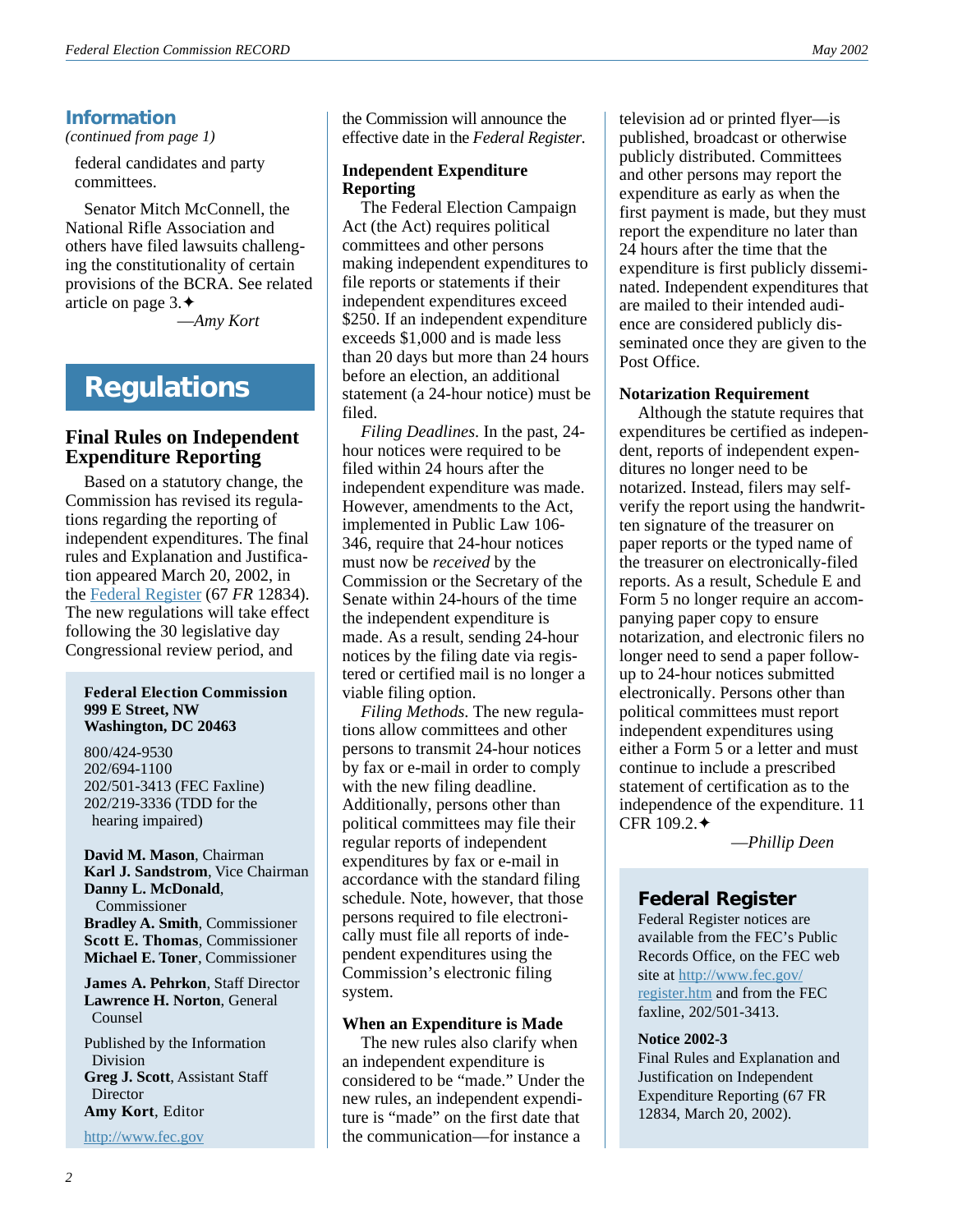# **Court Cases**

# **FEC v. Arlen Specter '96**

On March 12, 2002, the U.S. District Court for the Eastern District of Pennsylvania granted the Commission's request for declaratory and injunctive relief against Koro Aviation, Inc. (Koro). Pursuant to a stipulation between the Commission and Koro, the court held that Koro violated 2 U.S.C. §441b(a) by making in-kind corporate contributions to Arlen Specter '96 in the form of air travel services charged at less than the usual and normal rate. The court permanently enjoined Koro from violating 2 U.S.C. §441b(a) by providing goods or services to any federal candidate at less than the usual and normal charge. The court also ordered Koro to pay a \$25,000 civil penalty.

### **Background**

On June 22, 2000, the Commission asked the court to find that Arlen Specter '96, Senator Specter's Presidential campaign committee, and Paul S. Diamond, as treasurer, accepted unlawful in-kind contributions from Koro. The Commission argued that since Koro was an FAAlicensed commercial charter service carrier, Specter '96 should have paid the "usual and normal" rate for the air travel provided by Koro, rather than the first-class fare actually paid by Specter '96. Under Commission regulations, a campaign committee must pay the charter fare for travel on an FAA-licensed commercial charter carrier. 11 CFR. 114.9(e). 1 The difference between the usual and normal cost of a service and the amount paid by a candidate or

committee represents an in-kind contribution. 11 CFR.  $100.7(a)(1)(iii)(A)$ . The Commission argued that Specter '96's payment of the first-class fare rather than the charter rate resulted in an unlawful in-kind corporate contribution from Koro in the amount of \$233,768. See the [August 2000](http://www.fec.gov/pdf/aug00.pdf) [Record](http://www.fec.gov/pdf/aug00.pdf), page 14.

### **Decision**

The order entered by the court stated that the first-class fares that Specter '96 paid for air travel were less than the charter fares charged to other Koro customers based on Koro's published hourly rate, and, as a result, Koro made an in-kind contribution to Specter '96 in violation of 2 U.S.C. §441b(a). Both the Commission and Koro stipulated to the entry of the court's judgment, and Koro waived all rights of appeal. Koro was ordered to pay the civil penalty within 10 days of the entry of the court's order and judgment.

U.S. District Court for the Eastern District of Pennsylvania, 00-CV-3167.✦

—*Amy Kort*

# **New Litigation**

### **Alliance for Democracy v. FEC**

On March 19, 2002, Alliance for Democracy, a non-profit, nonpartisan advocacy group, Hedy Epstein and Ben Kjelshus (collectively the Plaintiffs) filed a complaint in the U.S. District Court for the District of Columbia alleging that the Commission acted contrary to law by failing to act on an administrative complaint filed by the Plaintiffs. The administrative complaint, filed March 8, 2001, alleged that the Spirit of America PAC contributed a fundraising list of 100,000 donors to Ashcroft 2000, the principal campaign committee for John Ashcroft's 2000 Missouri Senate campaign. The administrative complaint alleged that the list

was a contribution by the Spirit of America PAC to Ashcroft 2000 and that neither committee reported the contribution to the Commission. See 2 U.S.C. §431(8) and 11 CFR 100.7.

The Plaintiffs claim that, because the alleged contribution was unreported, they were denied, and continued to be denied, access to information that would assist them in evaluating candidates for the 2000 Missouri Senate election, as well as candidates for future elections. They contend that because the administrative complaint "was brought against the Attorney General of the United States, the nation's highest law enforcement officer, it is a matter whose resolution is particularly in the public interest and the FEC should rule on the complaint without continued delay." The Plaintiffs ask that the court:

- Find the Commission's failure to act on the administrative complaint contrary to law; and
- Compel the Commission to rule on the merits of the administrative complaint within 30 days. 2 U.S.C.  $§437g(a)(8)(C)$  and (3).

U.S. District Court for the District of Columbia, 1:02CV00527.✦

—Amy Kort

# **Bipartisan Campaign Reform Act Litigation**

In recent weeks several individuals and parties have filed lawsuits challenging the constitutionality of various provisions of the Bipartisan Campaign Reform Act of 2002 (the BCRA). The BCRA, which President Bush signed into law on March 27, 2002, amends the Federal Election Campaign Act (FECA) and several other provisions of federal law. Certain provisions of the BCRA:

*(continued on page 4)*

*<sup>1</sup> In the case of air travel contracted from a corporation that is* not *licensed to provide commercial charter air service (e.g., a private corporate jet), a committee may pay the first-class fare if traveling between cities linked by regular commercial service.*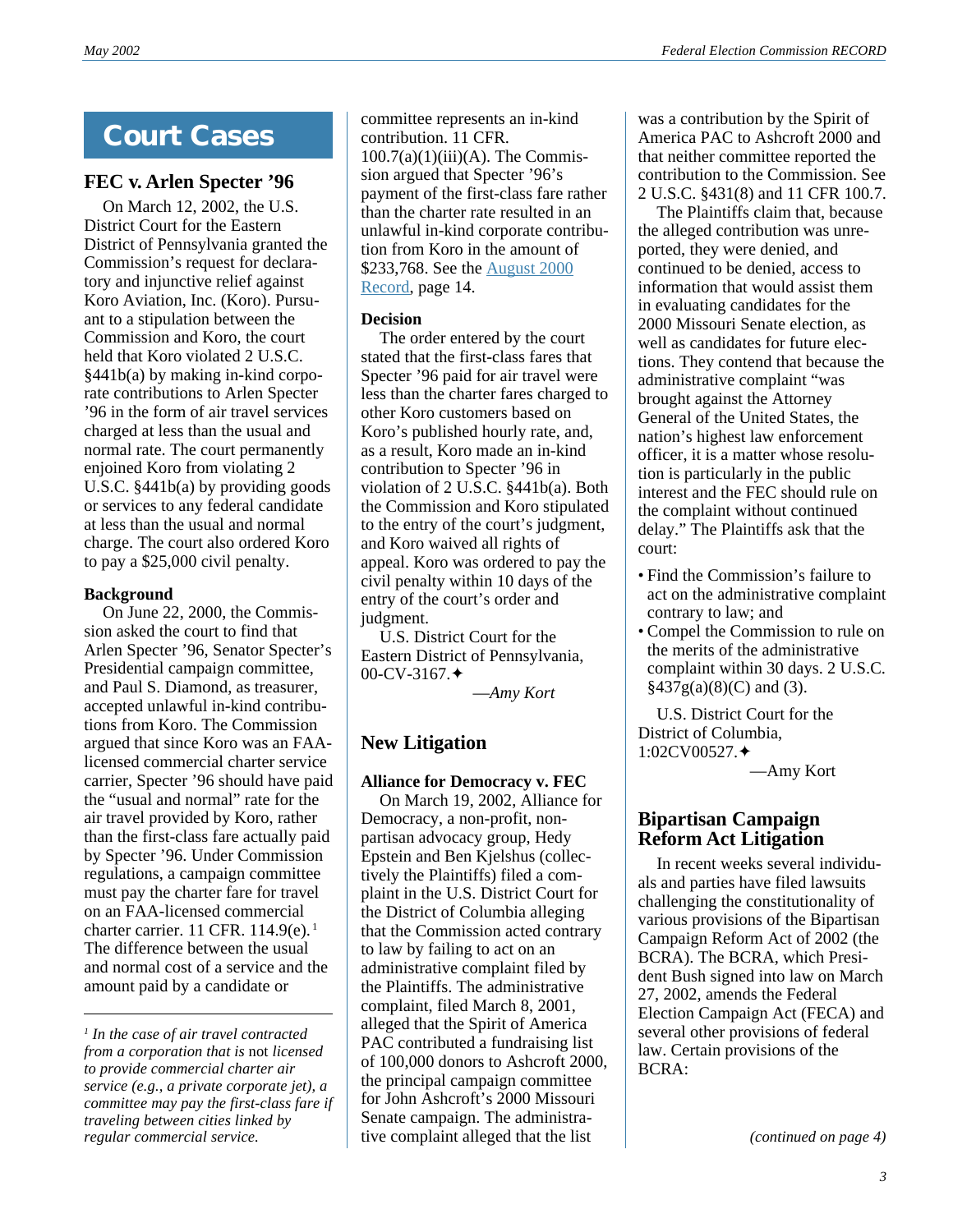# **Court Cases**

*(continued from page 3)*

- Ban national party committees from soliciting or using "softmoney:"
- Raise individual contribution limits; and
- Increase the contribution limits to candidates whose opponents spend large amounts of their personal funds on the campaign.

The BCRA also bans the use of corporate and labor union funds to pay for "electioneering communications," which include broadcast advertisements that refer to a clearly identified federal candidate and are made within 30 days of a primary election or 60 days of a general election.

Although the BCRA does not become effective until November 6, 2002, it provides for immediate judicial review by a three-judge panel, as well as expedited appellate review by the Supreme Court, in order to settle questions of the law's constitutionality.

### *McConnell v. FEC and FCC* **<sup>1</sup> and** *NRA v. FEC*

On March 27, 2002, Senator Mitch McConnell and the National Rifle Association (NRA) each filed a complaint with the U.S. District Court for the District of Columbia, challenging the constitutionality of several provisions of the BCRA.<sup>2</sup> Both plaintiffs requested that the cases be heard together by a threejudge panel. On April 3, 2002, Senators John McCain, Russell

*1 The Federal Communications Commission (FCC) is a defendant because the McConnell complaint also challenges parts of the BCRA that amend sections of the Federal Communications Act.*

*2 On April 12, an amended complaint was filed in* McConnell v. FEC and FCC*, which added numerous persons, organizations and political parties as plaintiffs.*

Feingold, Olympia Snowe and James Jeffords and Representatives Christopher Shays and Martin Meehan (collectively the Reform Act Sponsors) filed motions to intervene as defendants.

*Constitutional Challenges.* Senator McConnell alleges in his complaint that aspects of the BCRA violate the First, Fifth and Tenth Amendments and the principles of federalism. For example, the complaint alleges that the BCRA:

- Unconstitutionally favors some speakers over others;
- Unconstitutionally constrains the rights of officeholders and candidates to raise money for taxexempt organizations, political parties and other candidates;
- Burdens First Amendment associational rights by requiring organizations to disclose the identity of their supporters to a greater extent than does the FECA; and
- Places unprecedented limits on political parties' ability to make expenditures for political speech.

The NRA's complaint alleges similar constitutional violations, focusing specifically on the BCRA's limits and prohibitions on electioneering communications.

*Reform Act Sponsors.* The Reform Act Sponsors counter that the BCRA "affirmatively promotes and enhances core First Amendment values," and "ensures that candidates, parties, and citizens have robust opportunities to exercise their fundamental rights of expression and association." They have asked the court to allow them to intervene in support of the BCRA in both lawsuits.

### *Echols v. FEC*

On April 4, 2002, Emily Echols, Isaac McDow, Jessica Mitchell, Daniel Solid and Zacahry White, who are minors, and Reverend Patrick Mahoney filed a complaint with the U.S. District Court for the District of Columbia. The complaint challenges, among other things, the

constitutionality of BCRA provisions that prohibit contributions by individuals 17 years old and younger and that prohibit certain groups from engaging in electioneering communications.

*McConnell v. FEC et al*., U.S. District Court for the District of Columbia, 1:02cv00582; *NRA et al. v. FEC*, U.S. District Court for the District of Columbia, 1:02cv00581; *Echols. v. FEC*, U.S. District Court for the District of Columbia, 1:02cv00633.✦

—*Amy Kort*

# **Advisory Opinions**

# **Advisory Opinion Request**

### [AOR 2002-5](http://saos.fec.gov/saos/searchao)

Payment for travel including campaign and officeholder activities of federal candidate who is state officeholder (Mayor Ann Hutchinson, March 20, 2002) $\blacklozenge$ 

# **Staff**

### **Greg Scott Named Assistant Staff Director for Information**

The Commission has appointed Greg J. Scott to be the Assistant Staff Director for the Information Division. Mr. Scott had served as the Acting Assistant Staff Director for the Information Division since July 2001.

Mr. Scott joined the agency in 1990 as a Public Affairs Specialist. He has since served as the Information Division's Senior Public Affairs Specialist, Senior Communications Specialist and Deputy Assistant Staff Director. Mr. Scott graduated from Indiana University in 1988 with a B.A. in Political Science and Journalism.✦

—*Amy Kort*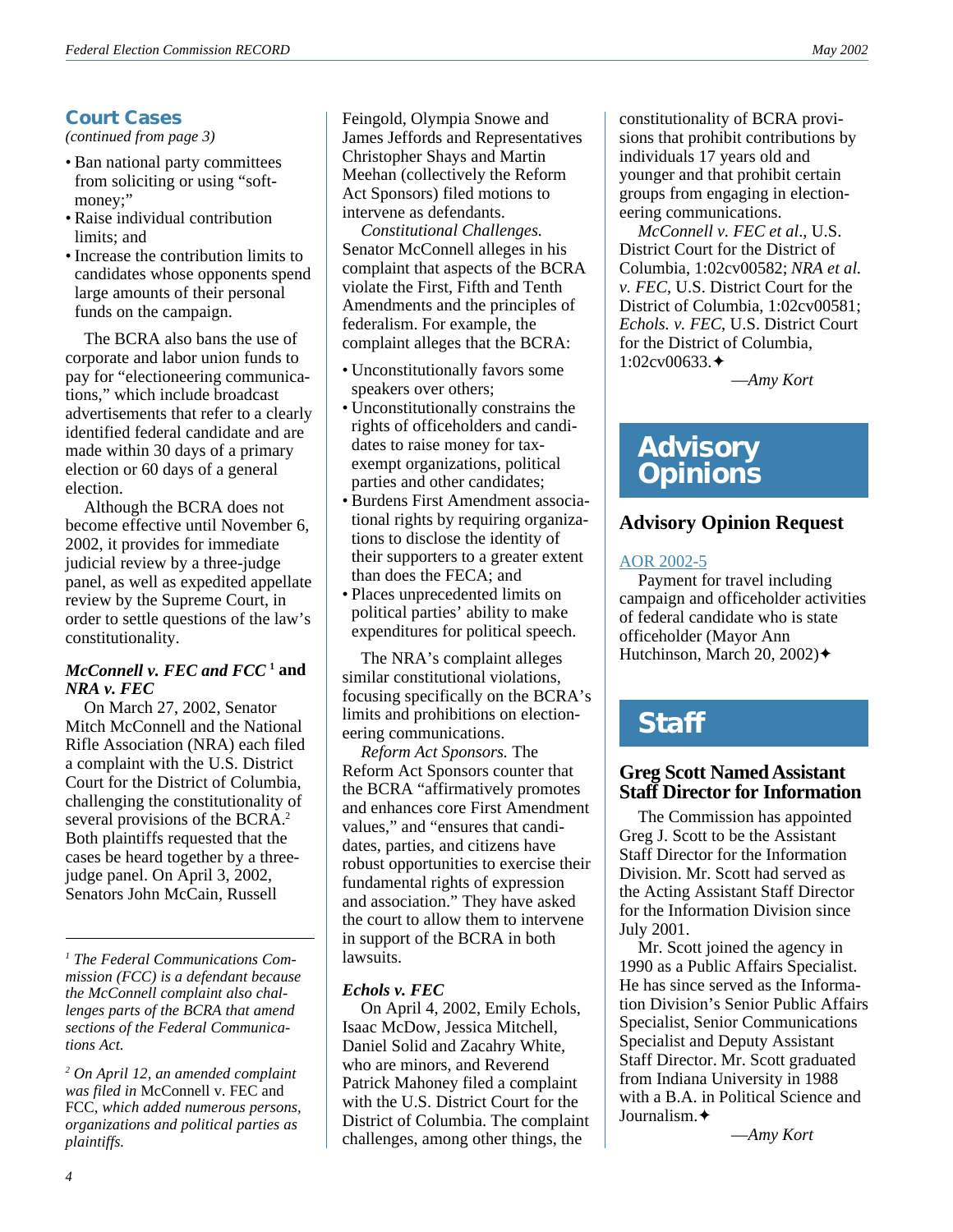# **Administrative Fines**

# **Committees Fined for Nonfiled and Late Reports**

The Commission recently publicized its final action on 34 new Administrative Fine cases, bringing the total number of cases released to the public to 345.

Civil money penalties for late reports are determined by the number of days the report was late, the amount of financial activity involved and any prior penalties for violations under the administrative fine regulations. Penalties for nonfiled reports—and for reports filed so late as to be considered nonfiled—are also determined by the financial activity for the reporting period and any prior violations. Election sensitive reports, which include reports and notices filed prior to an election (i.e., 12 Day preelection, October quarterly and October monthly reports), receive higher penalties. The committees and the treasurers are assessed civil money penalties when the Commission makes its final determination. Unpaid civil money penalties are referred to the Department of the Treasury for collection.

The committees listed in the chart at right, along with their treasurers, were assessed civil money penalties under the administrative fine regulations.

Closed Administrative Fine case files are available through the FEC Press Office, at 800/424-9530 (press 2) and the Public Records Office, at 800/424-9530 (press 3).✦ —*Amy Kort*

# **Committees Fined and Penalties Assessed**

| 1. Alaska Democratic Party Federal Account              | $\frac{1}{\sqrt{1-\frac{1}{2}}}$                          |
|---------------------------------------------------------|-----------------------------------------------------------|
| 2. American Neurological Surgery PAC, Inc.              |                                                           |
| (12-Day Pre-General 2000)                               | \$5,000                                                   |
| 3. American Neurological Surgery PAC, Inc.              |                                                           |
| (30-Day Post-General 2000)                              | \$1,800                                                   |
| 4. American Resort Development Association Resort       |                                                           |
| <b>Owners Coalition PAC</b>                             | $$2,350^2$                                                |
| 5. AMERIPAC: The Fund for a Greater America             | \$400                                                     |
| 6. Brian Baird for Congress                             | $\frac{1}{\sqrt{1-\frac{1}{2}}}$                          |
| 7. Citizens for the Republic                            | \$695                                                     |
| 8. Commerce Bancorp Inc.-PAC Fed,                       | \$1,000                                                   |
| 9. Committee for Responsible Government                 |                                                           |
| of Temple-Inland Inc.                                   | \$800                                                     |
| 10. Conservative Victory Committee                      | \$1,000                                                   |
| 11. Dave Treen for Congress                             | \$250                                                     |
| 12. District No. 1-PCD MEBA Political                   |                                                           |
| Action Fund (MEBA-PAF)                                  | \$1,000                                                   |
| 13. Eckerd Corporation PAC (ECKPAC)                     | \$1,000                                                   |
| 14. Ed Janosik for Congress                             | $$900^3$                                                  |
| 15. Elect, The Political Education and Action Committee |                                                           |
| of Alabama Farmers Federation                           | \$3,000                                                   |
| 16. Friends of David Bishop                             | \$900                                                     |
| 17. Harry Browne for President, Inc.                    | \$1,850                                                   |
| 18. Lincoln Club of Riverside County                    | \$1,000                                                   |
| 19. New Hampshire Republican State Committee            | \$12,000                                                  |
| 20. New York State Conservative Party                   | $\frac{1}{\sqrt{1-\frac{1}{2}}}$                          |
| 21. Ocean County Democratic Committee                   | \$9,000                                                   |
| 22. Ohio Bankers Association PAC (Federal)              | $\frac{1}{\sqrt{1-\frac{1}{2}}}$                          |
| 23. Ohio D.R.I.V.E. (Democratic Republican Independent  |                                                           |
| Voter Education) (TEAMSTERS)                            | \$2,000                                                   |
| 24. ORBPAC (The PAC of Orbital Sciences)                | \$1,000                                                   |
| 25. Peter Abair for Congress Committee                  | $$650^2$$                                                 |
| 26. Randy Heine for Congress                            | $\frac{1}{\sqrt{1-\frac{1}{2}}}\left  \frac{1}{2}\right $ |
| 27. Reform Party of Minnesota                           |                                                           |
| (Independence Party of Minnesota)                       | $$900^3$                                                  |
| 28. Riverside County Republican Central Committee       | \$1,800                                                   |
| 29. Sallie Mae Inc. PAC (Sallie Mae PAC)                | \$600                                                     |
| 30. San Bernardino County Republican Central Committee  | $-4$                                                      |
| 31. Sills Cummis Radin Tischman Epstein & Gross         |                                                           |
| Federal PAC, Inc.                                       | $-1$                                                      |
| 32. Transport Workers Union - Local 100                 |                                                           |
| <b>Political Contributions Committee</b>                | \$3,100                                                   |
| 33. Women's Campaign Fund                               | \$4,500                                                   |
| 34. Yuba County Republican Central Committee            | \$2,700                                                   |

*1The Commission took no further action in this case.*

*2 This civil money penalty has not been collected.*

*<sup>3</sup>Penalty reduced due to a decrease in the level of activity on the report.*

*<sup>4</sup> The Commission waived the \$3,375 civil money penalty because the respondents demonstrated the existence of extraordinary circumstances that were beyond their control and a duration of at least 48 hours.*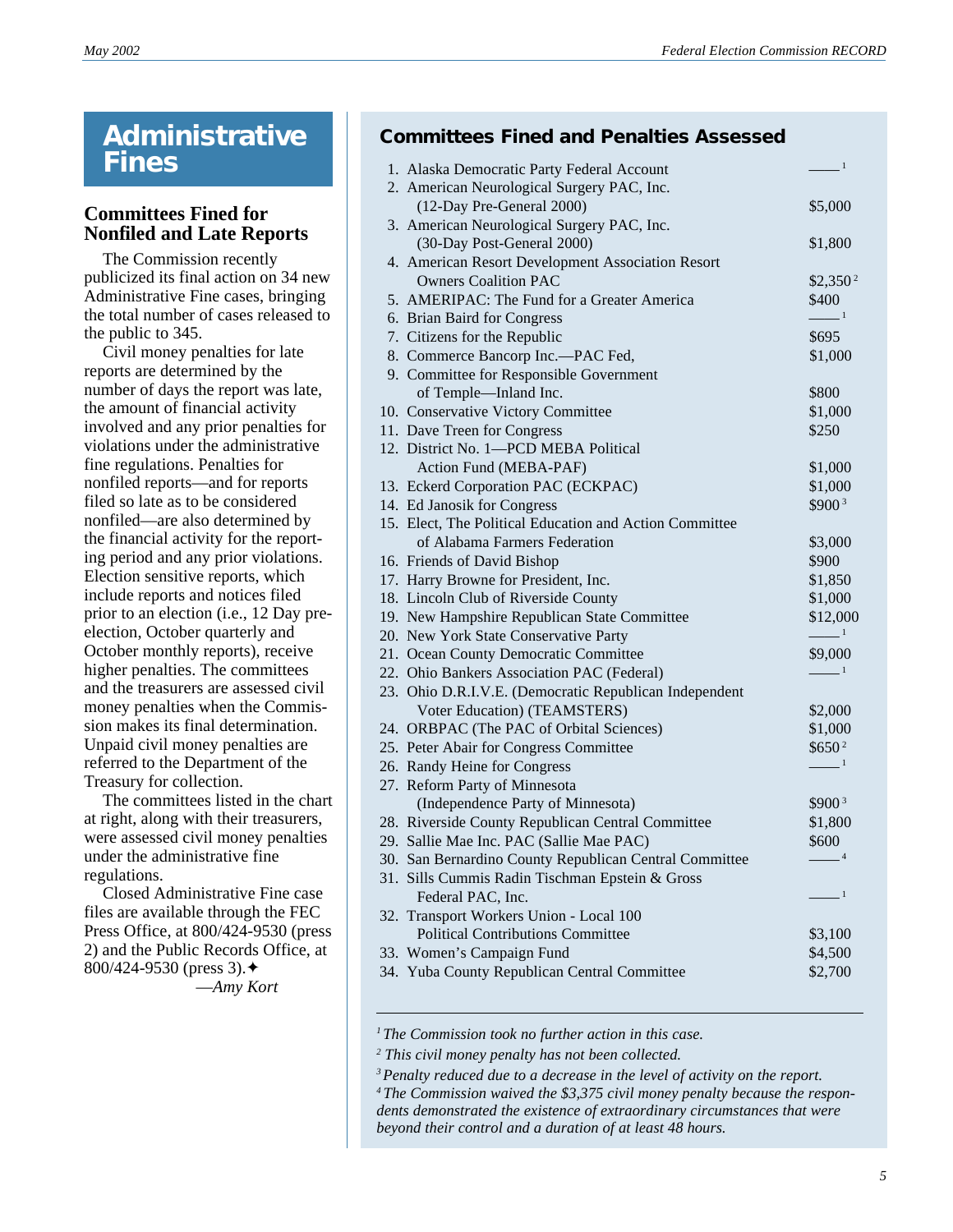# **Reports**

# **North Carolina Primary Election Postponed**

The North Carolina State Board of Elections has delayed North Carolina's May 7, 2002, primary elections pending the North Carolina Supreme Court's decision in a legislative redistricting case, *Stephenson v. Bartlett*. The Commission will provide a revised reporting schedule for North Carolina pre-primary filings once the new primary date is announced.✦ —*Amy Kort*

# **Pennsylvania Primary Election May Be Postponed**

Pennsylvania's primary election, planned for May 21, may be postponed because of disputes over the state's redistricting plan. If the primary is postponed, the Commission will publish new reporting dates for committees involved in Pennsylvania primaries. Any new reporting dates will be made available on the Commission's web site at [www.fec.gov/reporting.html](http://www.fec.gov/reporting.html).✦ —*Amy Kort*

# **Outreach**

# **FEC Conferences**

### **Conference for Trade Associations**

The FEC will hold a conference for trade associations and their PACs **May 22-24, 2002**, in Washington, D.C. The conference will consist of a series of interactive workshops presented by Commissioners and experienced FEC staff, who will explain how the requirements of the federal election law apply to trade associations. In addition, an IRS representative will be available to answer electionrelated tax questions.

# **Virginia Convention Reports\***

# **Democratic Party**

|                                                    | <b>Election Day</b> | <b>Close of Books</b> | <b>Mailing Date</b> | <b>Filing Date</b> | <b>48-Hour Notice</b><br><b>Period</b> |
|----------------------------------------------------|---------------------|-----------------------|---------------------|--------------------|----------------------------------------|
| House Districts 1, 9                               | June 8              | May $19$              | May 24              | May $271$          | May $20$ —June 5                       |
| <b>House Districts</b><br>2, 5, 7, 8               | May $18$            | April 28              | May 3               | May 6              | April 29-May 15                        |
| House District 11                                  | May 11              | April 21              | April 26            | April 29           | April 22-May 8                         |
| House District 6<br><b>Convention Date Pending</b> |                     |                       |                     |                    |                                        |

# **Republican Party**

|                      | <b>Election Day</b> | <b>Close of Books</b> | <b>Mailing Date</b> | <b>Filing Date</b> | <b>48-Hour Notice</b><br><b>Period</b> |
|----------------------|---------------------|-----------------------|---------------------|--------------------|----------------------------------------|
| House Districts 3, 8 | May 11              | April 21              | April 26            | April 29           | April 22—May 8                         |
| House District 9     | June 1              | May $12$              | May $17$            | May 20             | May 13-May 29                          |

*\* Virginia will hold a primary election on June 11 for U.S. Senate candidates and House candidates in other districts. See the* [January Record](http://www.fec.gov/pdf/jan02.pdf) *for reporting dates.*

*1 Notice that this deadline falls on a federal holiday. Filing dates are not extended for weekends or holidays. Reports filed on paper or diskette must be received by the appropriate filing office(s) the Friday before the filing date.*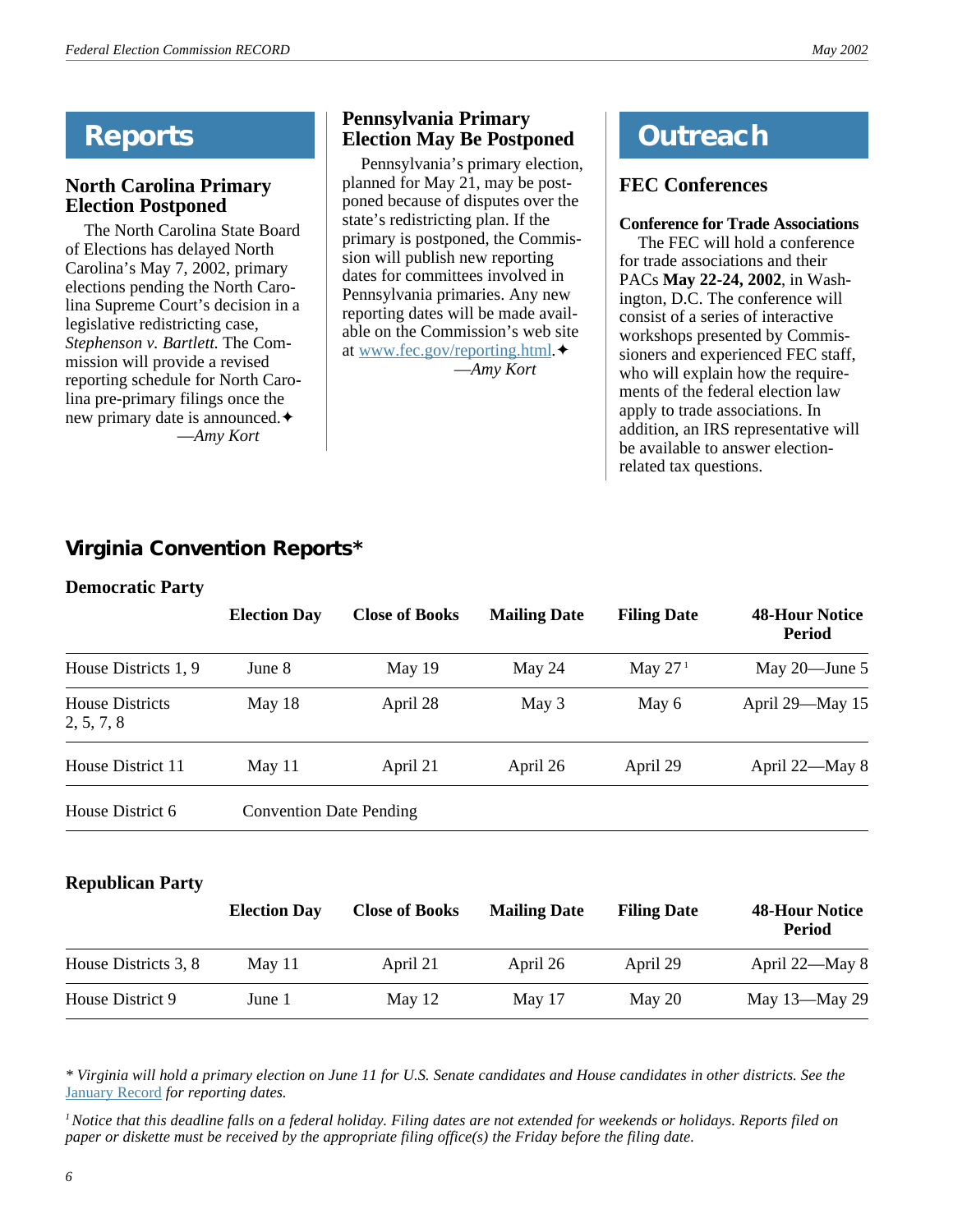The registration fee for this conference is \$375, which covers the cost of the conference, materials and meals. The deadline for registration (and for fully-refunded registration cancellations) is April 28. A late registration fee of \$10 will be added effective April 29.

The conference will be held at the Loews L'Enfant Plaza Hotel, 480 L'Enfant Plaza, SW, Washington, D.C. A room rate of \$220 single or \$250 double is available for reservations made by April 28. Call 800/ 635-5065 or 202/484-1000 ext. 5000 to make reservations. In order to receive this room rate, you must notify the hotel that you will be attending the FEC conference. After April 28, room rates are based on availability. The hotel is located near the L'Enfant Plaza Metro and Virginia Railway Express stations.

### **Conference for Membership and Labor Organizations**

On **June 26-28, 2002**, the Commission will hold a conference in Washington, D.C., for membership and labor organizations. Commissioners and experienced FEC staff will conduct a series of interactive workshops explaining how the requirements of the federal

# **Conferences in 2002**

For complete conference information, visit the FEC's web site at [www.fec.gov/pages/](http://www.fec.gov/pages/infosvc.htm#Conferences) [infosvc.htm#Conferences.](http://www.fec.gov/pages/infosvc.htm#Conferences)

#### **Conference for Trade Associations** Date: May 22-24, 2002

Location: Washington, D.C. (Loews L'Enfant Plaza) Registration Fee: \$375

**Conference for Membership and Labor Organizations** Date: June 26-28, 2002 Location: Washington, D.C. (Loews L'Enfant Plaza) Registration Fee: \$375

election law apply to these organizations. A representative from the IRS will be available to answer electionrelated tax questions.

The registration fee for this conference is \$375, which covers the cost of the conference, materials and meals. The registration deadline (and the deadline for fully-refunded registration cancellations) is June 4. A late registration fee of \$10 will be added effective June 5.

The conference will be held at the Loews L'Enfant Plaza Hotel, 480 L'Enfant Plaza, SW, Washington, D.C. A room rate of \$199 single or \$229 double is available for reservations made by June 4. Call 800/635- 5065 or 202/484-1000 ext. 5000 to make reservations. In order to receive this room rate, you must notify the hotel that you will be attending the FEC conference. After June 4, room rates are based on availability. The hotel can be easily reached via the L'Enfant Plaza Metro and Virginia Railway Express stations.

### **Registration Information**

Conference registrations will be accepted on a first-come, firstserved basis. Attendance is limited, and FEC conferences have sold out in the past, so please register early. For registration information:

- Call Sylvester Management Corporation at 800/246-7277;
- Visit the FEC web site at [www.fec.gov/pages/](http://www.fec.gov/pages/infosvc.htm#Conferences) [infosvc.htm#Conferences](http://www.fec.gov/pages/infosvc.htm#Conferences) (on-line registration requires complete credit card information); or
- Send an e-mail to allison@sylvestermanagement.com.✦

—*Amy Kort*

### **Are You a Membership Organization?**

The FEC's Labor and Membership Organization Conference is intended only for labor unions and membership organizations other than trade associations.

If you are not certain whether you represent a membership organization or a trade association, please read the following descriptions. Membership organizations and trade associations share many of the same characteristics—indeed, trade associations are a type of membership organization. Trade associations, however, have certain unique characteristics and rules that set them apart from other kinds of membership organizations.

### **Membership Organization**

Generally, a membership organization is defined by the following criteria:

- It provides for members in its articles and bylaws;
- It seeks members;
- It acknowledges the acceptance of members (e.g., by distributing membership cards); and
- It is not organized primarily for the purpose of influencing the election of an individual to federal office.

### **Trade Association**

In addition to having the characteristics above, a trade association possesses two unique features:

- Its membership is comprised of persons and/or companies engaged in a similar or related line of commerce or business; and
- It is organized to promote and improve the business conditions of its members.

If your organization qualifies as a trade association, with its own special characteristics and rules, the FEC asks that you register for the Trade Association Conference, May  $22 - 24.$ 

—*Amy Kort*